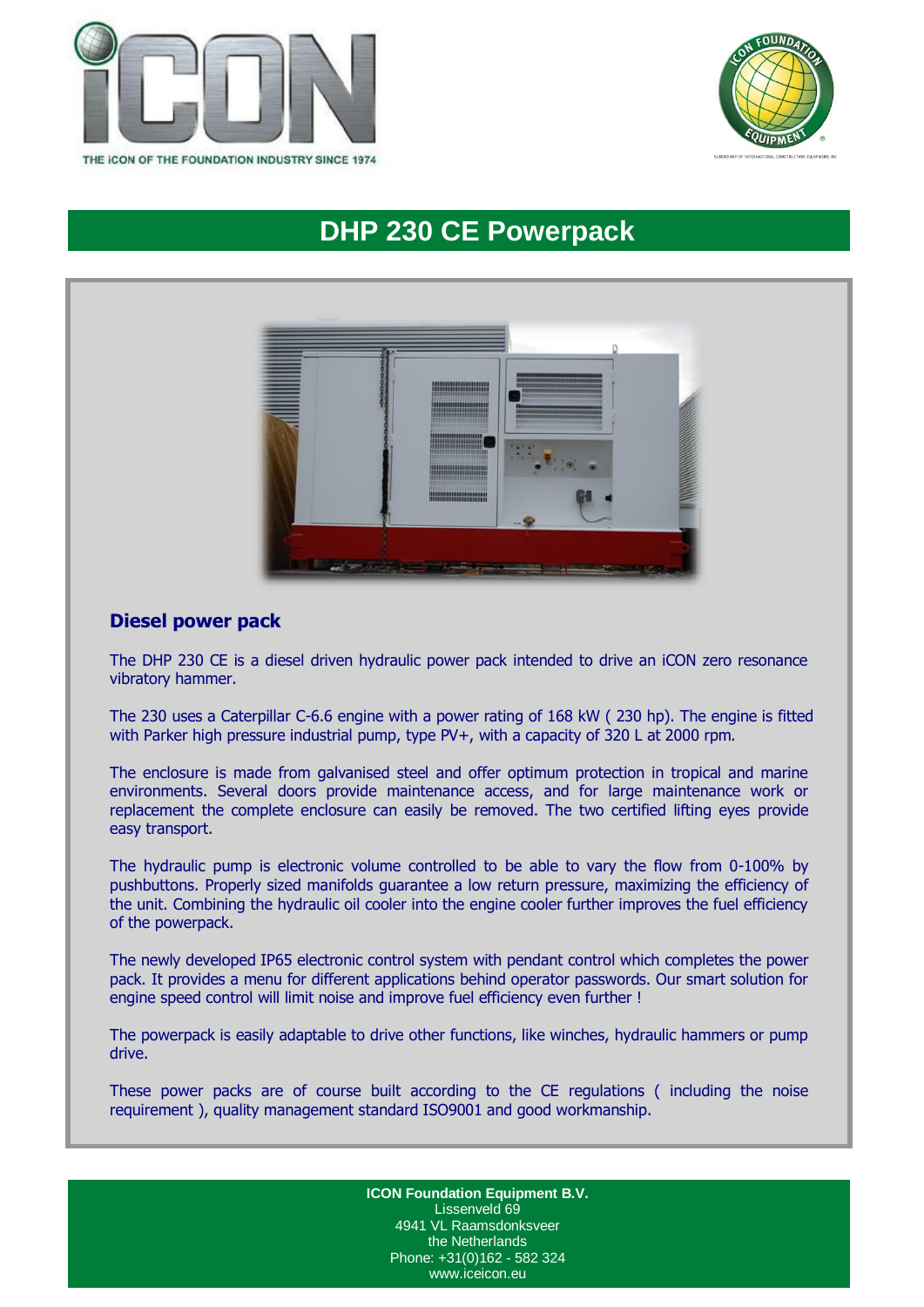



# **SPECIFICATIONS**



Make and model and model and model caterpillar C6.6 ACERT Emissions Tier3 StageIIIA No. of cylinders 6

Type water cooled, direct injection Aspiration turbo charged and inter cooled Power 2008 and 2009 and 2008 and 2008 and 2008 kW, C rating (intermittent)



System 24 VDC Alternator 70 A PLC THE IFM Protection Rating IP65

Batteries 2 x 12 VDC, 120 Ah



Open circuit system for maximum cooling and filtering efficiency. Variable displacement pump for optimum power consumption and smooth operation.

Maximum flow 320 l/min Auxiliary flow 25 l/min Pressure 330 bar Full flow return filter and the 10 microns

Make and model Parker PV+, 1 x 180 cc Regulator **Electronic displacement control** 



The hydraulic oil cooler is combined with the engine cooler and provides ample capacity without using auxiliary power to drive extra cooler fans.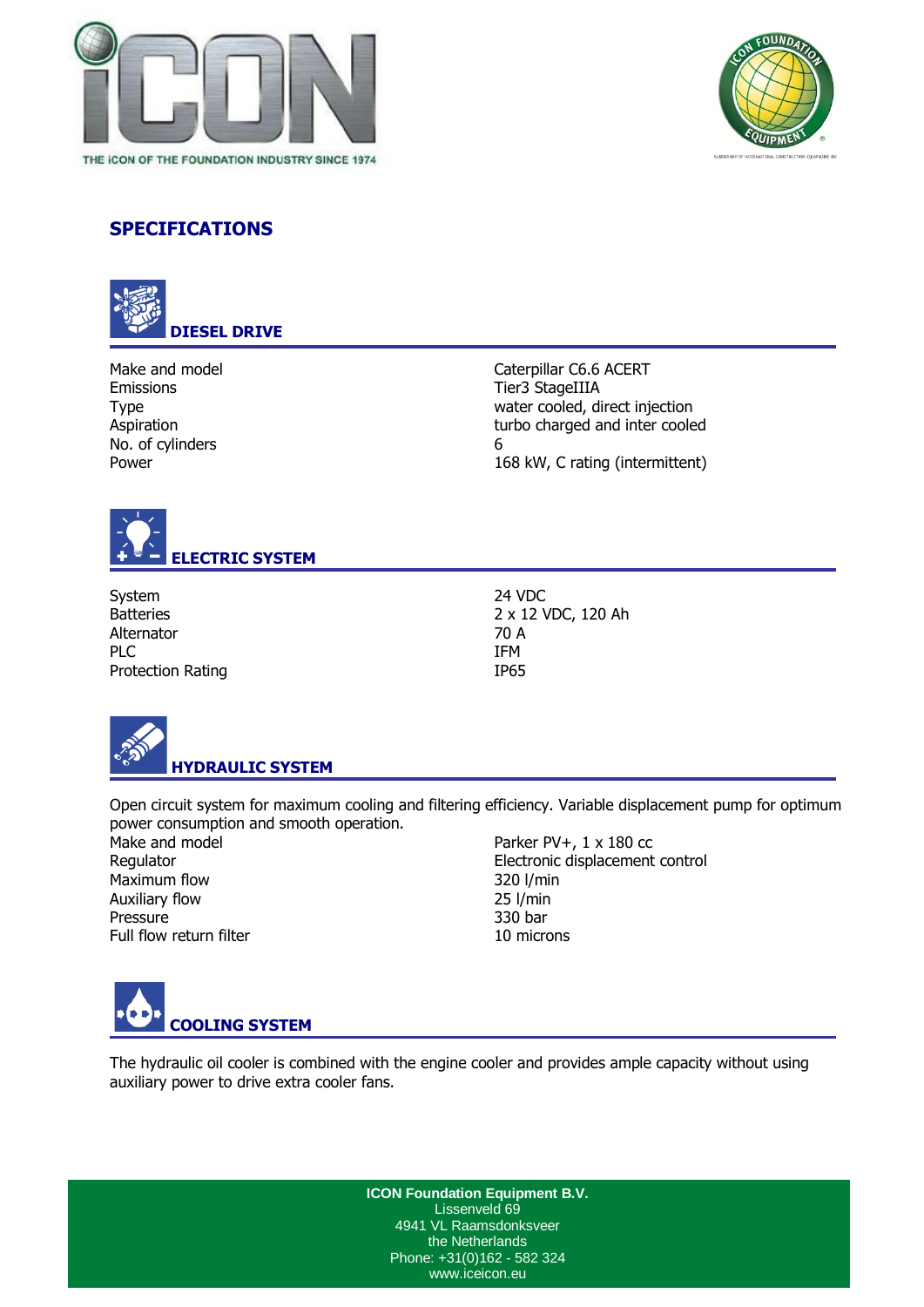



| ٠<br><b>SERVICE CAPACITY</b> |                 |  |
|------------------------------|-----------------|--|
| Fuel tank                    | 400 l           |  |
| Hydraulic oil tank           | 600             |  |
| Engine oil                   | 20 <sub>1</sub> |  |
| Engine coolant               | 351             |  |
|                              |                 |  |

# **DIMENSIONS**

| Weight | 5000 kg empty |
|--------|---------------|
| Length | 3220 mm       |
| Width  | 1450 mm       |
| Height | 1620 mm       |

Materials and specifications are subject to change without notice.